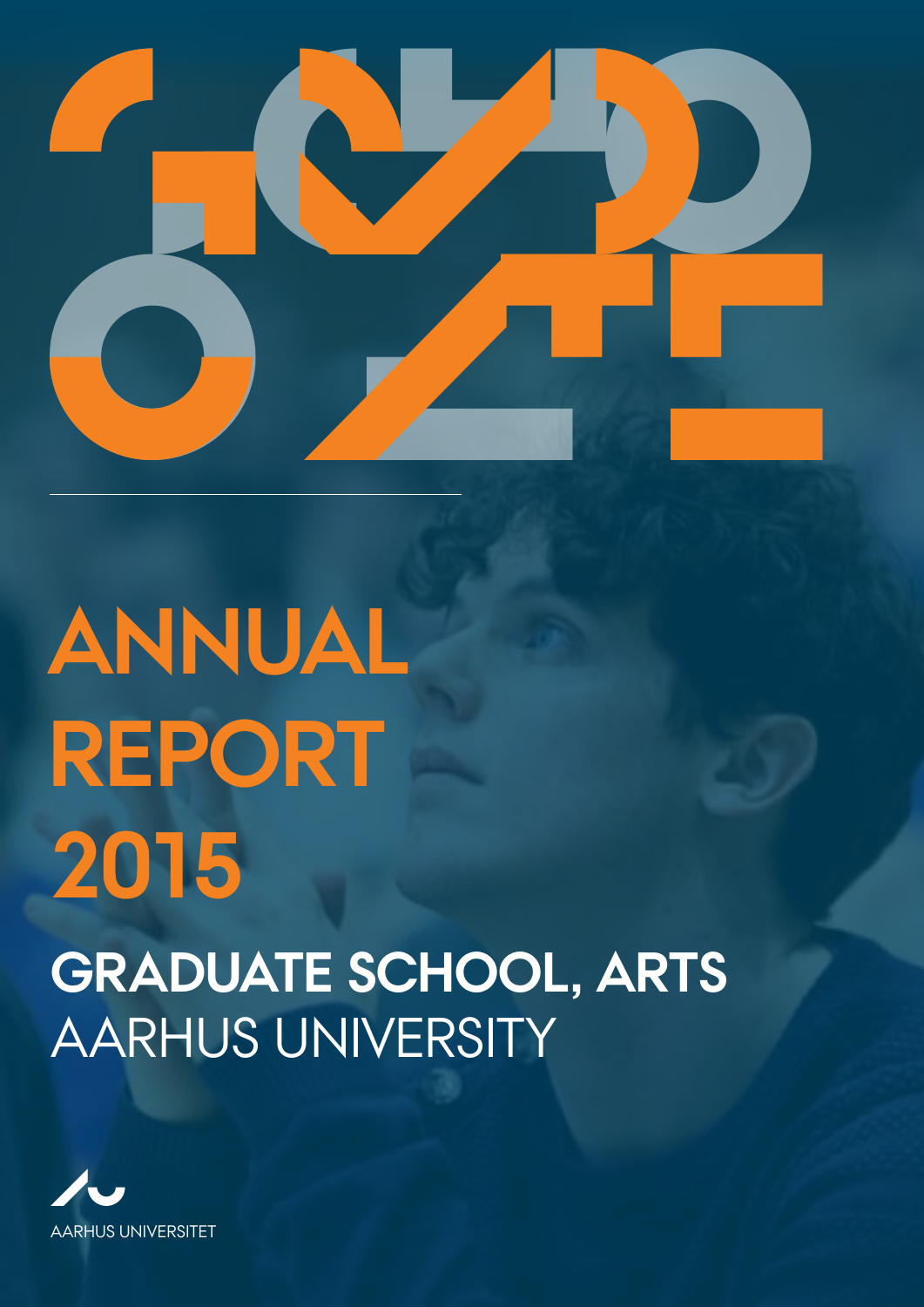# **CONTENT**



The Graduate School has extensive research collaboration with public institutions and the private sector and conducts [ordinary](http://talent.au.dk/phd/arts/phdstudystructure/) [PhD programmes](http://talent.au.dk/phd/arts/phdstudystructure/) as well as [industrial PhD programmes](http://talent.au.dk/phd/arts/industrial-phd-programme/).

Graduate School, Arts offers doctoral education for the research disciplines of the **Faculty of Arts** within all areas of the humanities, theology and educational studies.

Graduate School, Arts is one of four graduate schools at Aarhus University. The work of the Graduate School is carried out in the [School of Culture and Society](http://cas.au.dk/en/), [School of Communication and](http://cc.au.dk/en/)  [Culture](http://cc.au.dk/en/), [Danish School of Education](http://edu.au.dk/en/) and [Centre for Teaching](http://tdm.au.dk/en/)  [Development and Digital Media.](http://tdm.au.dk/en/) Graduate School, Arts is organised in eight PhD programmes covering a variety of fields ranging from Anthropology, International Area Studies, Religion, [Art, Literature, Cultural Studies,](http://talent.au.dk/phd/arts/programmes/art-literature-and-cultural-studies/) [Didactics,](http://talent.au.dk/phd/arts/programmes/didactics/) [History, Archaeology,](http://talent.au.dk/phd/arts/programmes/history-archeology-and-classical-studies/) 

# WELCOME TO GRADUATE SCHOOL, ARTS

[Classical Studies,](http://talent.au.dk/phd/arts/programmes/history-archeology-and-classical-studies/) [Theology, History of Ideas and Philosophy](http://talent.au.dk/phd/arts/programmes/theology-history-of-ideas-and-philosophy/) to ICT, Media, Communication and Journalism, [Language, Linguistics](http://talent.au.dk/phd/arts/programmes/language-linguistics-and-cognition/) [and Cognition](http://talent.au.dk/phd/arts/programmes/language-linguistics-and-cognition/), and Learning and Education.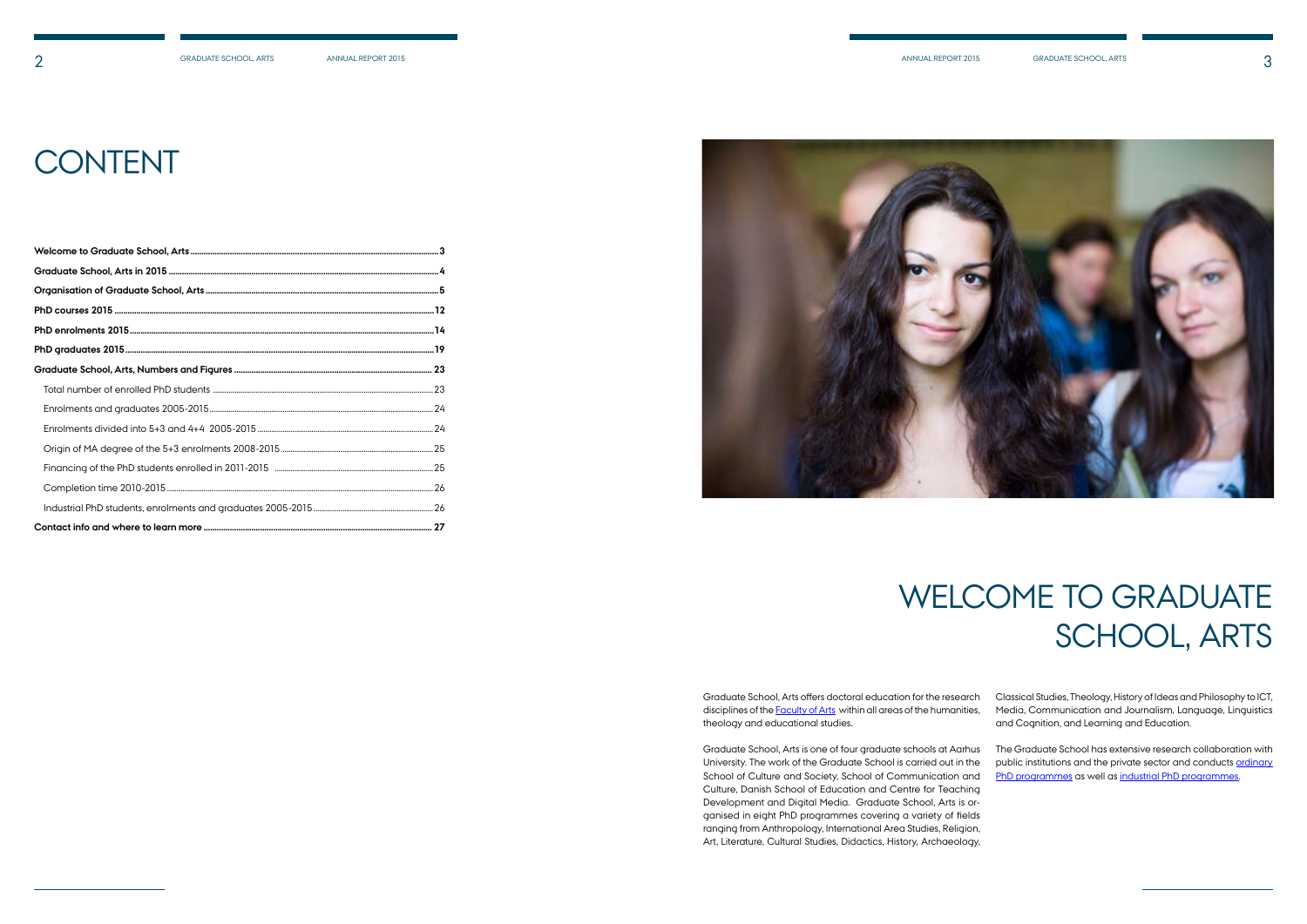# **GRADUATE** SCHOOL, ARTS IN 2015



In 2015 Graduate School, Arts went through an international evaluation, which concluded that the school has a well-functioning structure and offer a PhD programme of high quality. The evaluation report also contained a number of concrete proposals to make it easier for students outside of Denmark to apply for admission to the PhD programmes. In addition, the evaluation gave recommendations on how to ensure that enrolled PhD students go for a longer research stay abroad. Following the evaluation report, a plan of action for the coming years has been developed by the PhD Committee and the directors of the eight PhD programmes.

In 2015 we also initiated a study of job satisfaction among the group of PhD students who have a workplace in addition to Aarhus University, where they are enrolled; normally this is either a museum or a university college. The results of these studies will be used to make the PhD process even more rewarding.

I am pleased to note that we seem to have had success in enhancing the job satisfaction among PhD students and that the employment rate is record high for our PhD graduates.

2015 was also the year in which it was made mandatory to take a course in PhD supervision, when you become a new supervisor in Graduate School, Arts. Finally, it was the year when a number of joint degree agreements with universities, in particularly Faroe Islands, Scotland, Ireland and Australia, were finalized.

In addition to these standard agreements for joint doctoral degrees, the PhD students at the Faculty have established a large network of international contacts. This is also visible when we look at the international universities and research environments where our graduates find postdoctoral positions following their degree - Rome, Oxford, Boston, Göttingen, London. A larger amount of students finish their degree within the stipend period and manage to continue on their career paths. The Graduate School does what it can to support this development through close cooperation with the research environment department and Aarhus University Career Center.

There is a high demand for the knowledge and competences that graduates from Graduate School, Arts represent. I encourage readers of this report to take a closer look at the list of our school graduates and enrolments to get a better sense of the variety and unique research that is developed and that is coming out of the Graduate School, Arts.

**Anne Marie Pahuus, Head of Graduate School, Arts** 

The activities of Graduate School, Arts (GSA) are based at the two campuses of the Faculty of Arts in Aarhus and Copenhagen. The Graduate School is organised in eight multi- or inter-disciplinary PhD programmes, each managed by a programme director. [A](http://phd.au.dk/gradschools/arts/organisation/phd-committee/)  [PhD committee](http://phd.au.dk/gradschools/arts/organisation/phd-committee/) elected by the Faculty and PhD students monitors the quality of supervision and programme activities.

### PhD committee

The main tasks of the PhD committee are to approve PhD courses, draw up internal guidelines for the GSA, and recommend the composition of the PhD assessment committee. The general aims of the committee as a political entity are to identify strengths, weaknesses, challenges and opportunities in the management of this area. The committee held three meetings and two seminars in 2015 to evaluate the quality of its PhD courses and dissertation seminars (through meetings with the directors of the PhD programmes), to respond to the Faculty's talent-development strategies, to discuss related issues with the Dean, to respond to the results of the workplace assessment process (APV), and to monitor and present the work of the PhD administration.

- 251 PhD students (31 Dec. 2015)
- 8 PhD degree programmes
- Three-year programme (5+3)
- Four-year programme (4+4)
- Industrial PhD programme

# ORGANISATION OF GRADUATE SCHOOL, ARTS

The PhD students at the GSA are affiliated to relevant research environments, which are organised at the Faculty of Arts into [research programmes](http://arts.au.dk/en/research/research-programmes/) within the departments. Normally, the PhD students will have the same affiliation as their principal supervisor (Campus Aarhus or Campus Emdrup, Copenhagen).

The GSA is organised in the following eight PhD degree programmes:

- [Anthropology, International Area Studies and the Study of](http://talent.au.dk/phd/arts/programmes/anthropology-int-area-studies-and-the-study-of-religion/) **[Religion](http://talent.au.dk/phd/arts/programmes/anthropology-int-area-studies-and-the-study-of-religion/)**
- [Art, Literature and Cultural Studies](http://talent.au.dk/phd/arts/programmes/art-literature-and-cultural-studies/)
- [Didactics](http://talent.au.dk/phd/arts/programmes/didactics/)
- [History, Archaeology and Classical Studies](http://talent.au.dk/phd/arts/programmes/history-archeology-and-classical-studies/)
- [ICT, Media, Communication and Journalism](http://talent.au.dk/phd/arts/programmes/ict-media-communication-and-journalism/)
- [Language, Linguistics and Cognition](http://talent.au.dk/phd/arts/programmes/language-linguistics-and-cognition/)
- [Learning and Education](http://talent.au.dk/phd/arts/programmes/learning-and-education/)
- [Theology, History of Ideas and Philosophy](http://talent.au.dk/phd/arts/programmes/theology-history-of-ideas-and-philosophy/)

The directors of the PhD programmes are responsible for the administration of graduate programmes. The directors participate in decisions regarding admissions, academic performance, and the application of the regulations and policies of the Graduate School.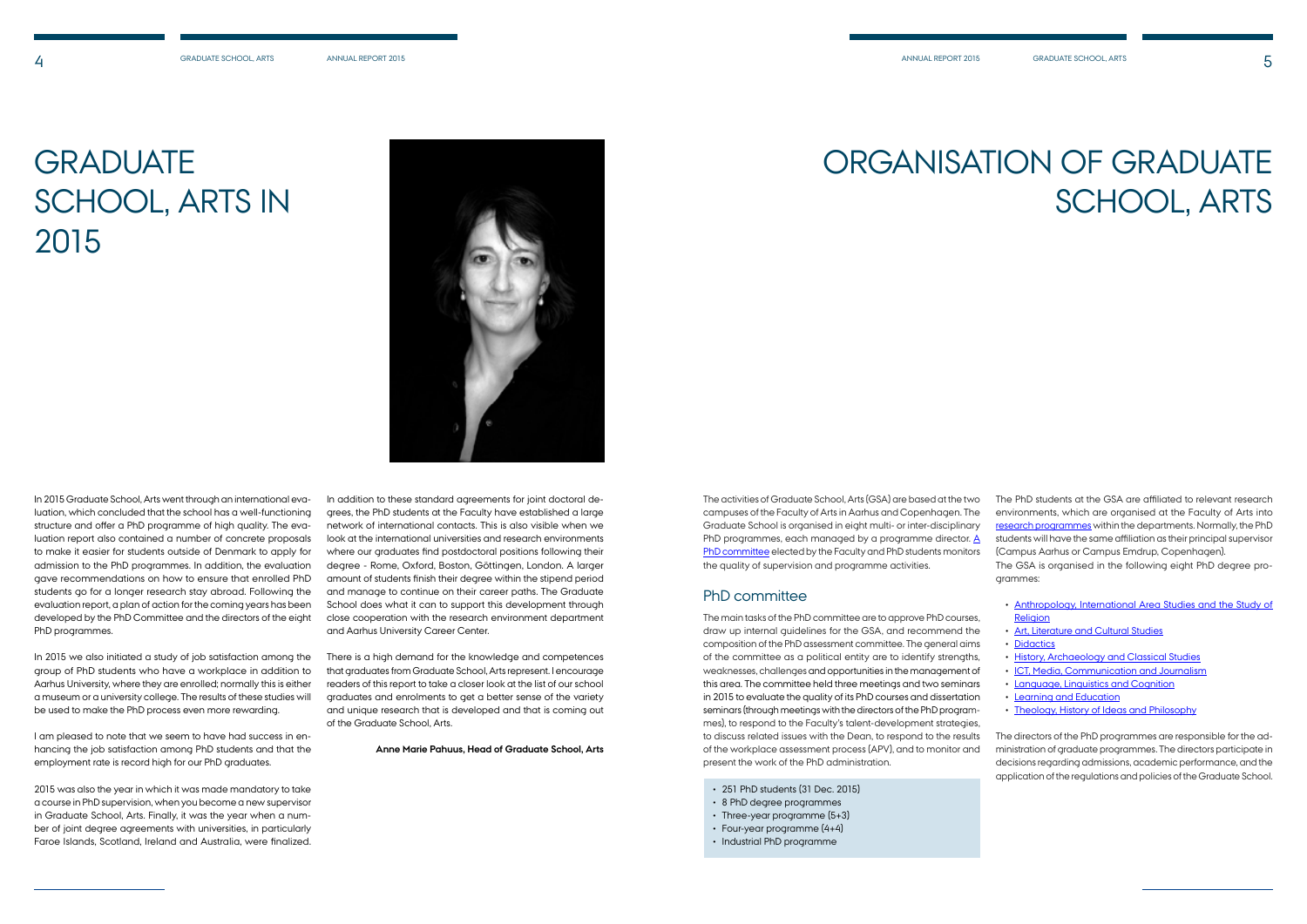# Art, Literature and Cultural Studies

This programme covers all kinds of academic studies of the arts in the broadest sense: visual art and culture, including more recent media such as film, video and computer; theatre, including performance and dance; music, from classical music to modern rhythmic music and sound studies; and literature, from national and area-defined contexts to world literature. The programme also welcomes museological studies, trans- and inter-medial studies, art and aesthetic theory, as well as more general studies in culture's history and theory, including cultural studies and neuro-aesthetic approaches. There are no chronological or theoretical barriers for



Director of the PhD programme: Associate Professor, Karen-Margrethe Simonsen, [litkms@dac.au.dk](mailto:litkms@dac.au.dk) PhD administrator: Annette Gregersen, [gregersen@au.dk](mailto:gregersen@au.dk) Web:<http://talent.au.dk/phd/arts/programmes/art-literature-and-cultural-studies/>



the programme, which includes historical, contemporary and trans-historical projects. Likewise, the programme encourages both projects from individual disciplines and projects aiming at bridging different disciplines.

### Contact:

# Anthropology, International Area Studies and the Study of Religion

Director of the PhD programme: Associate Professor, Mads Daugbjerg, [mads.daugbjerg@cas.au.dk](mailto:mads.daugbjerg@cas.au.dk) PhD administrator: Bodil Bjerring, [bodil.bjerring@au.dk](mailto:bodil.bjerring@au.dk) Web:<http://talent.au.dk/phd/arts/programmes/anthropology-int-area-studies-and-the-study-of-religion/>

Covering an area within the fields of Anthropology, International Area Studies and the Study of Religion, a particular strength of this PhD programme is interdisciplinarity. In the study of culture, cognition and religion as well as human security and international development, the programme offers unique opportunities for the pursuit of new directions in and across the associated disciplines, including areas such as ethnographic methods; experimental



anthropology; visual anthropology; welfare, children and youth; democracy, globalisation and transnational mobility; contemporary religion and contemplative traditions; history of religions; cognitive science of religion; gender and politics; and human security and post-conflict studies.

Theoretical interests are founded on a combination of solid social and human science theories, and range from phenomenology, post-structuralism and grounded theory over various comparative, sociological and historically-based approaches to cognitive science, with particular interest in areas from the humanities and beyond.

### Contact: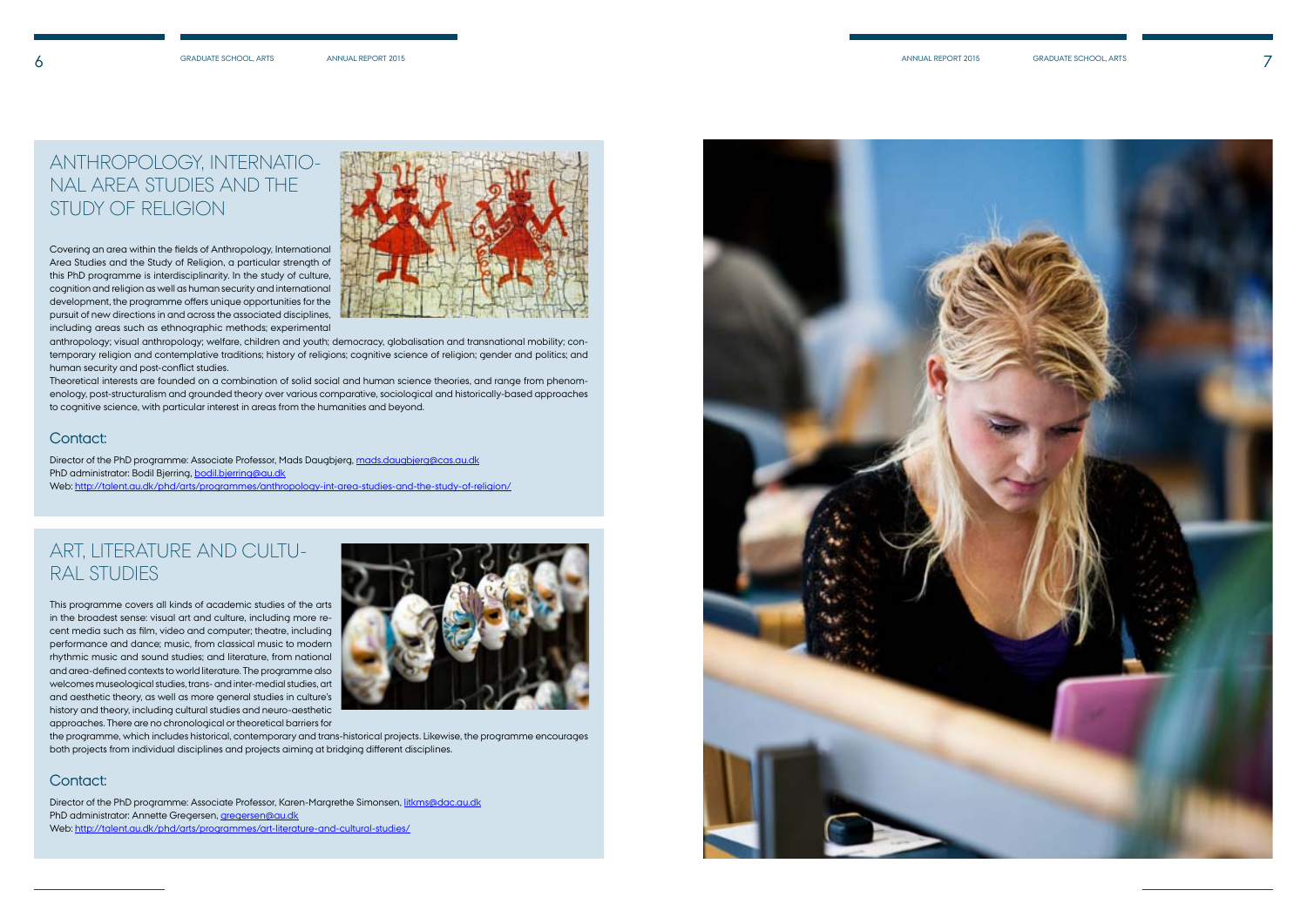# **DIDACTICS**

This programme focuses on the analysis of practice and policy in education, in particular the aim, content, form, organisation and performance of learning, teaching and professional development in school and pre-school settings, and analysis of school development and teacher training. Research on subject-specific (e.g. mathematics) and area-specific (e.g. sustainable development) teaching and learning in institutionalised settings at all educational levels forms an important part of the programme. Furthermore, research on workplace learning, career guidance and counselling and adult and vocational education is central in the programme, in relation to both formal and informal learning and teaching.



Director of the PhD programme: Professor, Vibeke Hetmar, [hetmar@edu.au.dk](mailto:hetmar@edu.au.dk) PhD administrator: Minna Elo, [minna.elo@au.dk](mailto:minna.elo@au.dk) Web:<http://talent.au.dk/phd/arts/programmes/didactics/>

The programme engages with a wide range of research approaches grounded in research traditions taken from didactics and curriculum studies, and from the various forms of educational research inspired by sociological, philosophical and psychological disciplines.

#### Contact:

# History, Archaeology and Classical Studies

Director of the PhD programme: Associate Professor, Troels Myrup Kristensen, [tmk@cas.au.dk](mailto:tmk@cas.au.dk) PhD administrator: Anders Gade Jensen, [andersgade@au.dk](mailto:andersgade@au.dk) Web:<http://talent.au.dk/phd/arts/programmes/history-archeology-and-classical-studies/>

# Language, Linguistics and **COGNITION**

This programme has its basis in the disciplines of Prehistoric, Medieval and Renaissance Archaeology, Classical Studies (Classical Archaeology and Classical Philology), and History. It thereby spans the study of the human past in its entirety, albeit with various methodological approaches. The programme has a strong commitment to interdisciplinarity.

The programme comprises the following research priorities: Material Culture; Cultural Mobility; the European Bronze Age; Technology,



Settlement and Landscape in Prehistory and Early History; Classical Philology; the Mediterranean World in Antiquity; Late Antiquity; the Viking Age; Buildings, Housing and Medieval Society; Cities and Rural Areas throughout History; Legal Culture in Early Modern Denmark; Political Culture in the 19th and 20th Century; Contemporary History; and Development Aid and Transnational History. Researchers active within the programme furthermore offer world-leading expertise in the study of Scandinavia as a cultural and historical region, including its relation to the outside world both regionally and globally.

### Contact:

Director of the PhD programme: Associate Professsor, Anders Albrechtslund, [alb@dac.au.dk](mailto:alb@dac.au.dk) PhD administrator: Bodil Bjerring, [bodil.bjerring@au.dk](mailto:bodil.bjerring@au.dk) Web: <http://talent.au.dk/phd/arts/programmes/ict-media-communication-and-journalism/>

This PhD programme is centred around linguistics in a broad sense. It includes all significant language-related aspects of human psychology, physiology and society. The programme covers a wide range of research areas: phonetics, phonology, morphology, syntax, semantics and pragmatics as well as conversational analysis, first and second language acquisition, language pedagogy, neurolinguistics, psycholinguistics, sociolinguistics and text linguistics. Adjacent areas such as cognition, philology, rhetoric and semiotics are also included.

The programme is particularly strong internationally in the areas of cognition and neurolinguistics, and it is an important contributor to the AU research area Cognition, Communication and Culture and to the research cluster MindLab. The programme furthermore offers a fruitful collaboration between the traditions of functional and formal linguistics.

### Contact:

Director of the PhD programme: Associate Professor, Sten Vikner, [sten.vikner@dac.au.dk](mailto:sten.vikner@dac.au.dk) PhD administrator: Anders Gade Jensen, [andersgade@au.dk](mailto:andersgade@au.dk) Web: <http://talent.au.dk/phd/arts/programmes/language-linguistics-and-cognition/>





# ICT, Media, Communication and Journalism

This PhD programme engages with projects and provides courses within the study of information and communication technology, interaction design, print and audiovisual media, digital media, journalism and experience culture.

The PhD projects in question are often cross-disciplinary, highly influenced by technological, economic, political and cultural developments, so they require a range of approaches in terms of both theory and methods. They include projects in film studies, digital urbanity, aesthetics, reception and uses of media, games, social media, historical developments of media and technology, organisations, innovation and design processes, surveillance studies, health technology studies, structural changes and production processes in the media industry, visual digital media, journalistic ideals and practices, and the broader social, political and cultural contexts for these subjects.

### Contact: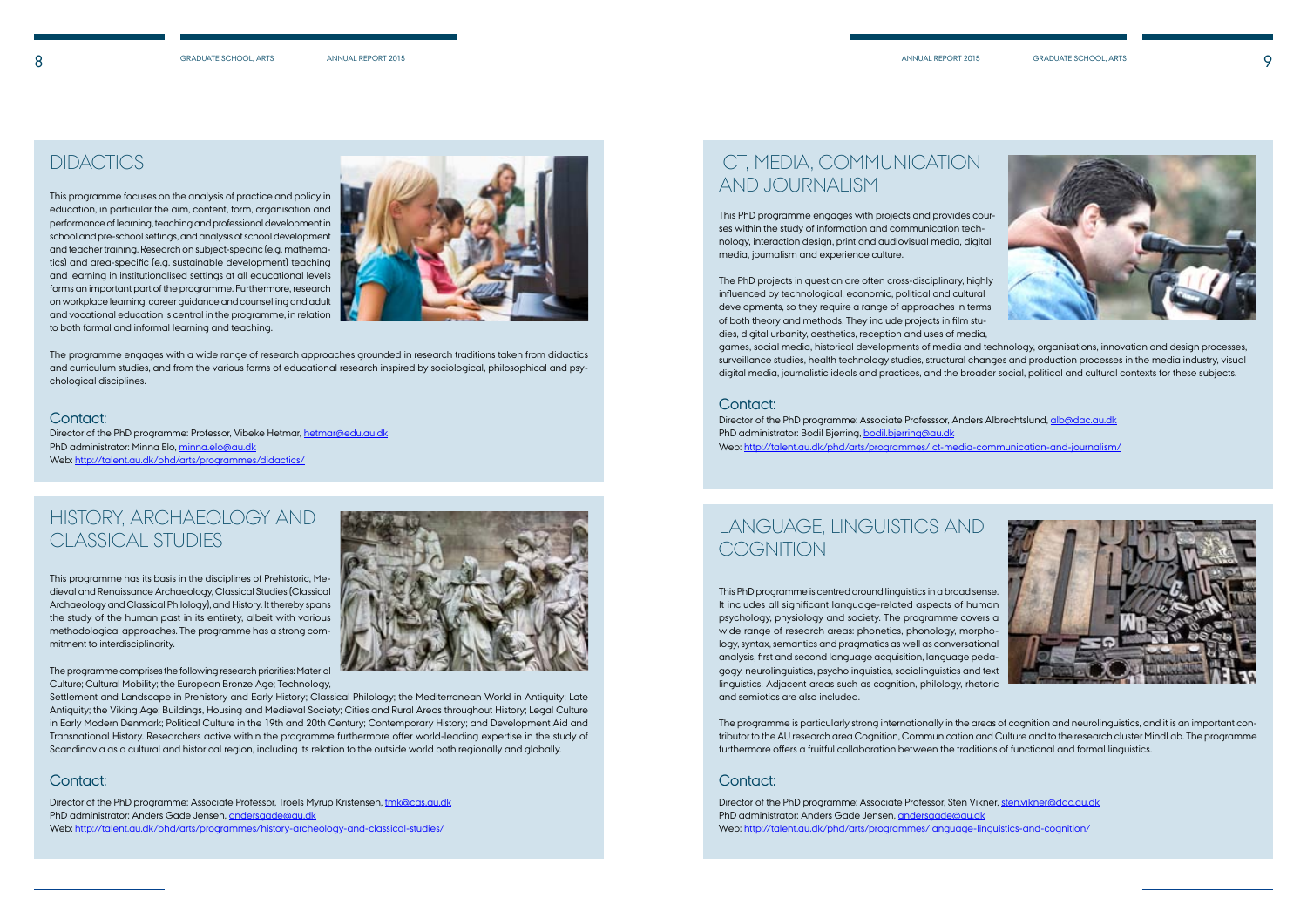# Theology, History of Ideas and Philosophy

The PhD.-programme for Theology, History of Ideas and Philosophy offers a wide range of disciplinary and interdisciplinary doctoral research within and across the fields concerned. Theological research is characterized by interaction between historical, literary, and systematic methods. Typically, research will focus on textual analysis and hermeneutics, society, the history of ideas and mentalities, dogma formation, ethics and contemporary interpretations of Christianity. The programme supports PhD studies within a broad research spectrum related to theology.

Director of the PhD programme: Associate Professor, Kasper Bro Larsen, kbl@cas.au.dk PhD administrator: Anders Gade Jensen, [andersgade@au.dk](mailto:andersgade@au.dk) Web: <http://talent.au.dk/phd/arts/programmes/theology-history-of-ideas-and-philosophy/>





Philosophy and the Study of Ideas and Beliefs covers the areas of Philosophy, History of Ideas, and the History, Philosophy and Sociology of Science, Technology and Medicine, including interdisciplinary studies of human practices in professional and cultural contexts. The programme provides a wide-ranging interdisciplinary research environment.

### Contact:



## Learning and Education

Director of the PhD programme: Associate Professor, Niels Christian Mossfeldt Nickelsen, [ncmn@edu.au.dk](mailto:ncmn@edu.au.dk) PhD administrator: Minna Elo, [minna.elo@au.dk](mailto:minna.elo@au.dk) Web: <http://talent.au.dk/phd/arts/programmes/learning-and-education/>

This programme is concerned with processes of learning and becoming in a wide variety of formal and informal educational settings as well as with the organisational, political, economic, social, cultural, academic, philosophical and historical contexts in which educationally relevant relations and processes are embedded. These processes can be addressed theoretically, analytically and empirically. A multidimensional research area is covered, ranging from educational research to interdisciplinary approaches (such as sociological, historical, anthropological, ethnographic, psychological and philosophical perspectives). Central to the academic scope of the programme is empirically based research, and analytical theory and methodology. PhD students within the programme are engaged in both basic philosophical and analytical research questions, and in innovative and intervention-oriented research. The programme thus takes an interest in synergies between studies focused on theory development, methodological refinements and empirically based analyses of educational, learning-related, social and subjective phenomena.

### Contact: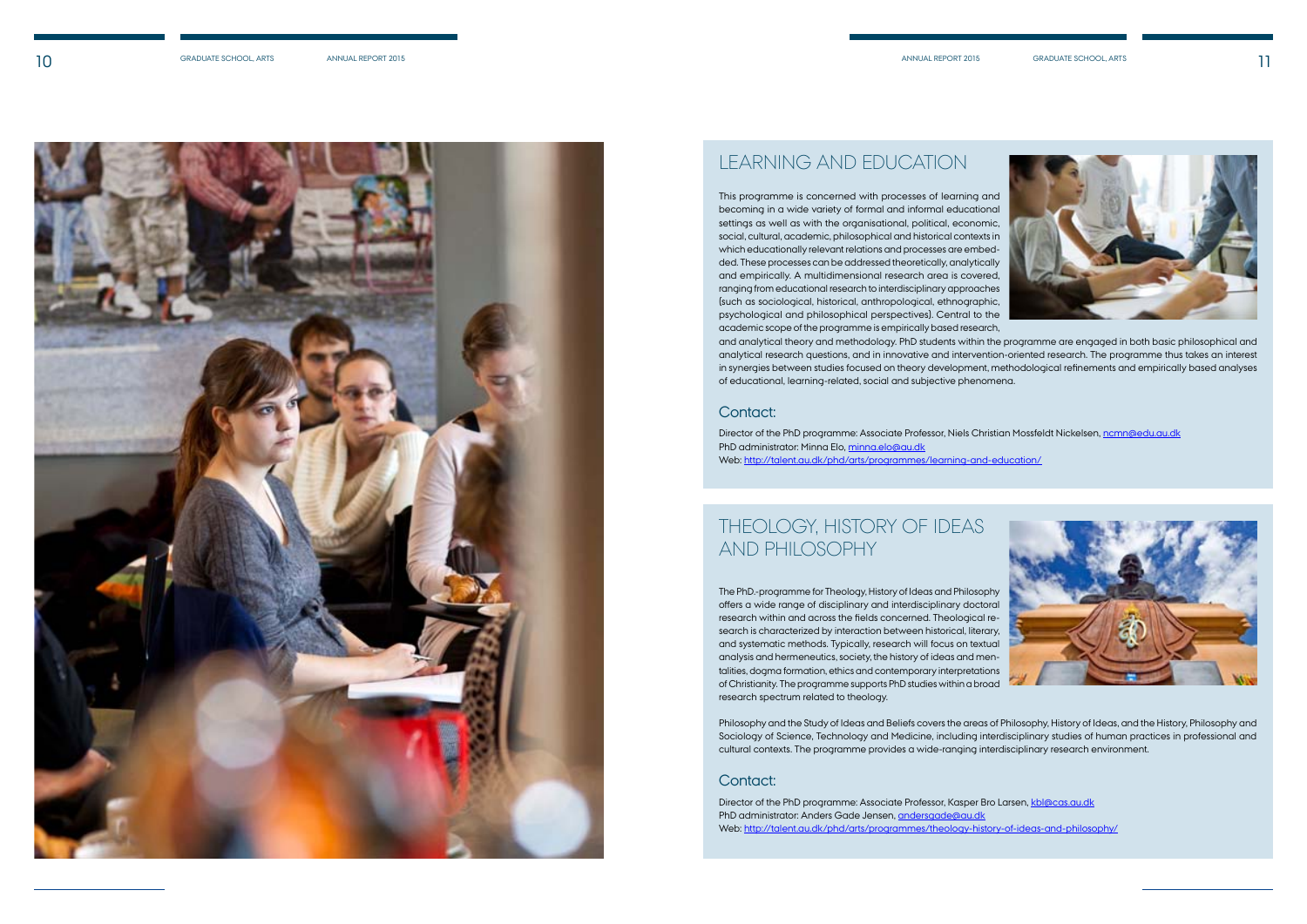



# PHD COURSES 2015

Graduate School, Arts offers a variety of courses for PhD students, some of which are mandatory. There are also programme-specific courses and transferable skills courses.

### In 2015 the following programmespecific courses were offered:

#### **Anthropology, International Area Studies and the Study of Religion:**

- IMC boot camps (1 ECTS for participation in three events, 3 participants)
- Ethnography plus: Using mixed methods in anthropology and religious studies (1.5 ECTS, 7 participants)

- Storying lively worlds (3.5 ECTS with paper, 1.5 without, 13 participants)
- Studying religion in the global age: Meditation, transformation and reception in transnational modernities (3 ECTS, 8 participants)
- Infrastructure's entanglements of materiality and sociality in urban life (2 ECTS, 10 participants)
- Statistics for humanities (2 ECTS, 21 participants)
- Introduction and application of Roy Rappaport in the study

of religion (1 ECTS, 6 participants)

#### **Art, Literature and Cultural Studies:**

- Sandbjerg 2015: Border trafficking in the aesthetics: Rethinking methodologies, rethinking legitimacy (5.5 ECTS, 13 participants)
- SINS 2015 (5 ECTS, 25 participants)
- Masterclass with Barry Brummett (1 ECTS, 4 participants) • Word, Image and the Book Medium (5 ECTS with paper, 2 without, 13 participants)
- Between the discursive and the immersive (3.5 ECTS, 20 participants)
- Masterclass with James Elkins (1 ECTS, 4 participants)

#### **Didactics & Learning and Education:**

- Den akademiske tekstdomptør (2 ECTS, 17 participants)
- Philosophy of the human and social sciences (5 ECTS, 25 participants)
- Introduction to systematic reviews overall perspectives and training in the use of the systematic review management software (EPPI-Reviewer 4) (4 ECTS, 13 participants)
- Analytiske aspekter på børn og barndom (4 ECTS, 18 participants)
- Demokrati og medborgerskab i uddannelse (7.5 ECTS, 8 participants)
- Etik i pædagogisk forskning (5 ECTS, 13 participants)

#### **History, Archaeology and Classical Studies:**

- Introduction to Research Writing (2 ECTS, 15 participants)
- Conference Presentations: Preparation and Delivery (1.5 ECTS, 10 participants)
- Literature Search and Reference Management (Statsbiblioteket) (0.5 ECTS, 22 participants)
- Samtidshistorisk kursus
- The archaeology, history and cultural heritage of Jordan (5 ECTS, 7 participants)
- Archive archaeology archiving and collecting the past (3 ECTS, 8 participants)
- Undervisningsplanlægning for ph.d.-studerende (0 ECTS, 6 participants)

#### **ICT, Media, Communication and Journalism:**

- Artistic research (2 ECTS, 8 participants)
- Visuality, culture, methods (5 ECTS, 21 participants)
- Excessive research (5 ECTS, 11 participants)
- Executions: Conversations on code, power and death (2 ECTS, 6 participants)
- Addressing the role of media in interpersonal communication and social interaction – in different contexts and professions (1 ECTS, 6 participants)

#### **Language, Linguistics and Cognition:**

- Doing research on language teacher cognition (3 ECTS with paper, 1 without, 8 participants)
- Basis 1 Introduction to linguistic research (4 ECTS, 8 participants)

#### **Theology, History of Ideas and Philosophy:**

- The human condition reinventing philosophical anthropology (3 ECTS, 5 participants)
- Working interculturally in international teams (2 ECTS, 8 participants)
- The successful postdoc application (2 ECTS, 8 participants)
- Statistics for humanities (2 ECTS, 21 participants)
- Dialectical theology content, critics and perspectives (2 ECTS, 3 participants)
- Theology between economy and society (3 ECTS, 6 Ph.D. participants and 1 postdoc participant)
- Publication strategies for PhD students (1 ECTS, 8 participants)
- Judaism, Christianity and Islam in the first millennium (5 ECTS, 14 participants)

### In 2015 the following transferable skills courses were offered (in collaboration with the Centre for Teaching Development and Digital Media):

#### Mandatory:

- Introduction to PhD Supervision for PhD Students (0.5 ECTS, 57 participants)
- Introduction to University Teaching for PhD Students (2 ECTS, 55 participants)

#### Offered:

In addition to the courses listed above, several workshops, seminars, colloquiums etc. take place within the departments and the PhD programmes.

PhD students at Aarhus University can participate in PhD courses offered at member institutions of the Danish PhD association. External PhD courses offered by all Danish institutions can be found in the [the national course database.](http://phdcourses.dk/)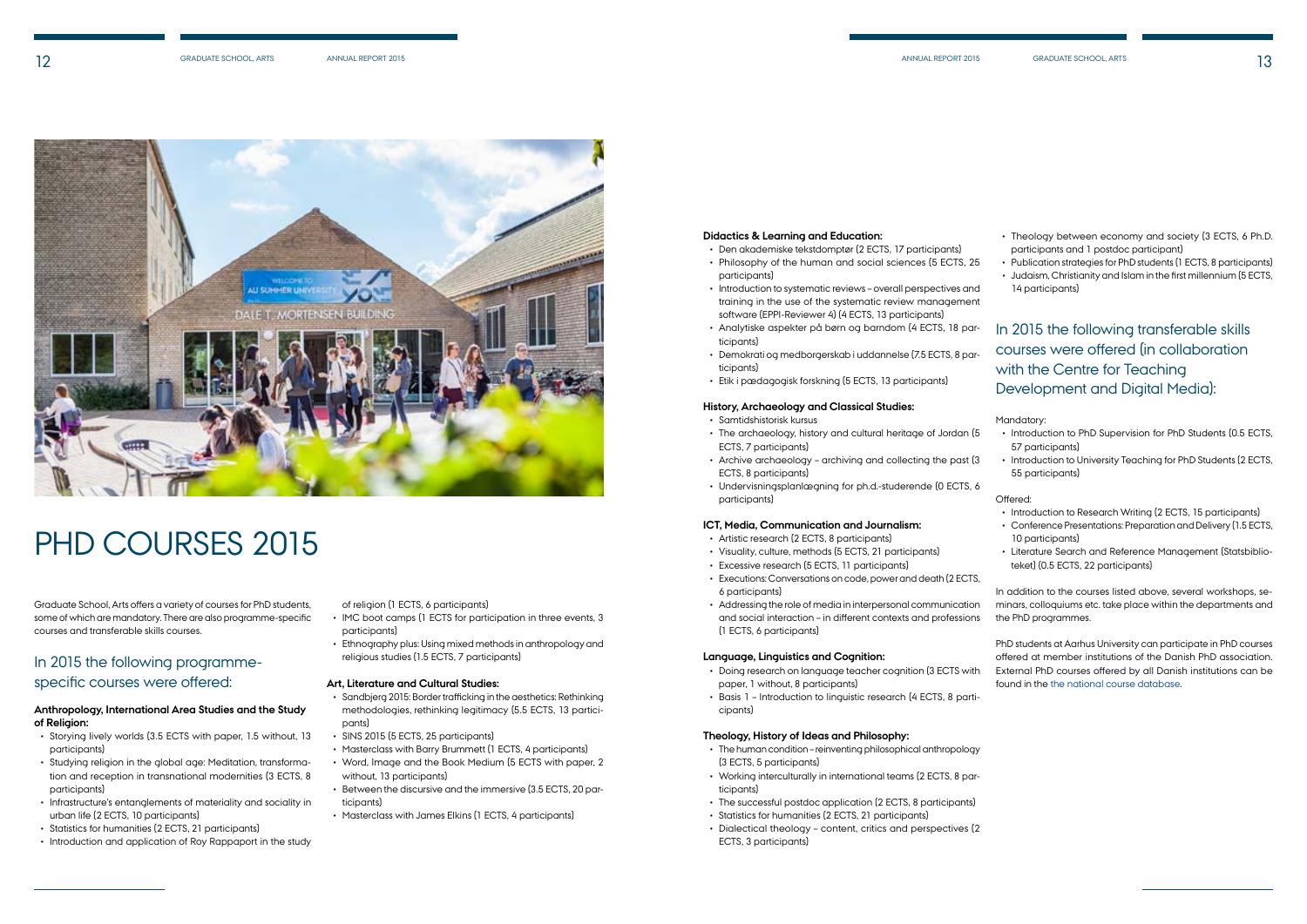# PHD ENROLMENTS 2015

**5 PhD enrolments 2015** In 2015 Graduate School, Arts enrolled a total of 71 new PhD students.

| 2015                                                                        | <b>Enrolments</b> | $4 + 4$        | $5 + 3$        | Non-<br>Danish<br><b>MA</b><br>degree | <b>Non-Danish</b><br>citizenship | Mean<br>age | Female         | Male           |
|-----------------------------------------------------------------------------|-------------------|----------------|----------------|---------------------------------------|----------------------------------|-------------|----------------|----------------|
| Anthropology,<br>International Area<br>Studies and the<br>Study of Religion | 11                | $\overline{4}$ | $\overline{7}$ |                                       | ı                                | 29          | $\overline{3}$ | $\mathbf{8}$   |
| Art, Literature and<br><b>Cultural Studies</b>                              | 10                | $\overline{0}$ | 10             | $\mathbf{1}$                          | $\overline{1}$                   | 39          | 6              | $\overline{4}$ |
| <b>Didactics</b>                                                            | $\overline{8}$    | $\Omega$       | $\overline{8}$ | $\mathbf{I}$                          | $\overline{0}$                   | 38          | 6              | 2              |
| History,<br>Archaeology and<br><b>Classical Studies</b>                     | 9                 | $\overline{2}$ | 7              | 3                                     | 3                                | 28          | $\overline{2}$ | $\overline{7}$ |
| ICT, Media,<br>Communication<br>and Journalism                              | 10                | 1              | $\overline{9}$ | $\mathbf{1}$                          | $\overline{0}$                   | 32          | $\overline{3}$ | $\overline{7}$ |
| Language,<br>Linguistics and<br>Cognition                                   | $\overline{4}$    | $\overline{2}$ | 2              | $\overline{0}$                        | $\mathbf{1}$                     | 29          | $\overline{4}$ | $\Omega$       |
| Learning and<br>Education                                                   | 12                | $\mathbf{1}$   | 11             | 3                                     | 3                                | 34          | 10             | $\overline{2}$ |
| Theology, History of<br>Ideas and<br>Philosophy                             | $\overline{7}$    | 3              | $\overline{4}$ | $\overline{0}$                        | $\overline{0}$                   | 29          | 3              | $\overline{4}$ |
| Total                                                                       | 71                | 13             | 58             | 10                                    | 9                                | 33          | 37             | 34             |

Source: Graduate School Arts, January 2016

### Anthropology, International Area Studies and the Study of Religion

#### **Annika Pohl Harrisson, Denmark (supervisor Nils Ole Bubandt)**

Everyday justice and security in Mon State

#### **Jonas Strandholdt Bach, Denmark (supervisor Morten Nielsen)**

Gellerup som transitområde under forandring – tipping points og til- og fraflytning

**Lars Hedegaard Williams, Denmark (supervisor Armin W. Geertz)**

Håndteringen af cen: Kristendom og oprindelig religion i et post-konfliktområde,

Uganda

#### **Laust Lund Elbek, Denmark (supervisor Mikkel Rytter)**

The Borderization of Everyday Life

#### **Malthe Barnkob Lehrmann, Denmark (supervisor Rane Willerslev)**

Cosmo-politics of The Wolf Economy in Mongolia: The Aesthetics of economic Prophecies

#### **Mark Friis Hau, Denmark (supervisor Lisanne Wilken)**

Long-distance Regionalism: Identity and 'Europeaness' in Scotland and Catalonia

#### **Mille Kjærgaard Thorsen, Denmark (supervisor Anne Line Dalsgård)**

Tracing Sugar and a Taste of the Sweet Life: Perceptions of 'sukar' as sweetness and illness among women in urban Egypt

#### **Pia Løvschal-Nielsen, Denmark (supervisor Lotte Meinert)**

Børns sociale relationer I hospitalshverdagen under kræftbehandling og rehabilitering – et kvalitativt antropologisk studie af børns sociale navigering under kræftforløb **Pierre du Plessis, Botswana (supervisor Anna Tsing)** Commodities in Process: Multispecies Landscape Relations in the Kalahari Desert

### **Simon Nygaard, Denmark (supervisor Jens Peter Schjødt)**

Ritual and Memory Specialists and the Ritualised Transmission of Memory in Pre-Christian Scandinavian Religions

#### **Simon Nørgaard Iversen, Denmark (supervisor Lars Albinus)**

Roman Stoa –Transformation, Tradition, and Cultural Survival Potential in the light of Cultural Evolution Theory

# Art, Literature and Cultural Studies

### **Camma Juel Jepsen, Denmark (supervisor**

**Jacob Lund)**

"New Biennialism". Contemporaneity in Transnational European Art Biennials

**Ellen Malene Pilgaard Harsaae, Denmark (supervisor Sara Dybris McQuaid)** How to Research in the Future? Hvor går vores brugere hen i fremtiden og hvornår?

**Ida Karina Brændholt Lundgaard, Denmark (supervisor Britta Timm Knudsen)** Museums' sense of place and atmosphere

### **Line Marie Thorsen, Denmark (supervisor Jacob Wamberg)**

Towards cosmopolitan aesthetics? – On contemporary arts' public engagements with global climate change

#### **Paul McElheron, United Kingdom (supervisor, TBC)**

Better Education by Design? How could integrating design thinking into business & engineering programs improve students' innovative capability?

#### **Signe Mørk Madsen, Denmark (supervisor Jacob Kjær Eskildsen) Retail Spaces**

#### **Sine Jensen Smed, Denmark (supervisor Jakob Ladegaard)**

Danish literary representations of slavery in the Danish West Indies

#### **Sune Borkfelt, Denmark (supervisor Dominic Rainsford)**

Reading Slaughter: Concealment, Empathy and the Fictional Abattoir

#### **Tobias Skiveren, Denmark (supervisor Stefan Kjerkegaard)**

Minoritetslitteraturens kropslige erfaringer – et postkonstruktivistisk blik på det litterære

#### **Ulrik Reindel, Denmark (supervisor Jacob Wamberg)**

Magtens vævede scenografi: En undersøgelse af hoffets repræsentative brug af nederlandske tapeter i Danmark 1500-1700

### **Didactics**

#### **Bent Sortkær Pedersen, Denmark (supervisor David Reimer)**

Feedback i folkeskolen – med matematik som eksempel

#### **Line Anne Roien, Denmark (supervisor Venka Simovska)**

Sexuality, Subjectivity and Society – the Role of School

#### **Marianne Dietz, Denmark (supervisor Jeppe Bundsgaard)**

Spil i historiedidaktisk perspektiv med fokus på elevers udvikling af historiebevidsthed

#### **Marie Dahl Rasmussen, Denmark (supervisor Vibeke Hetmar)**

Når elever udforsker fag og sprog – et studie af fagligt initierede elevsamtaler i danskfaget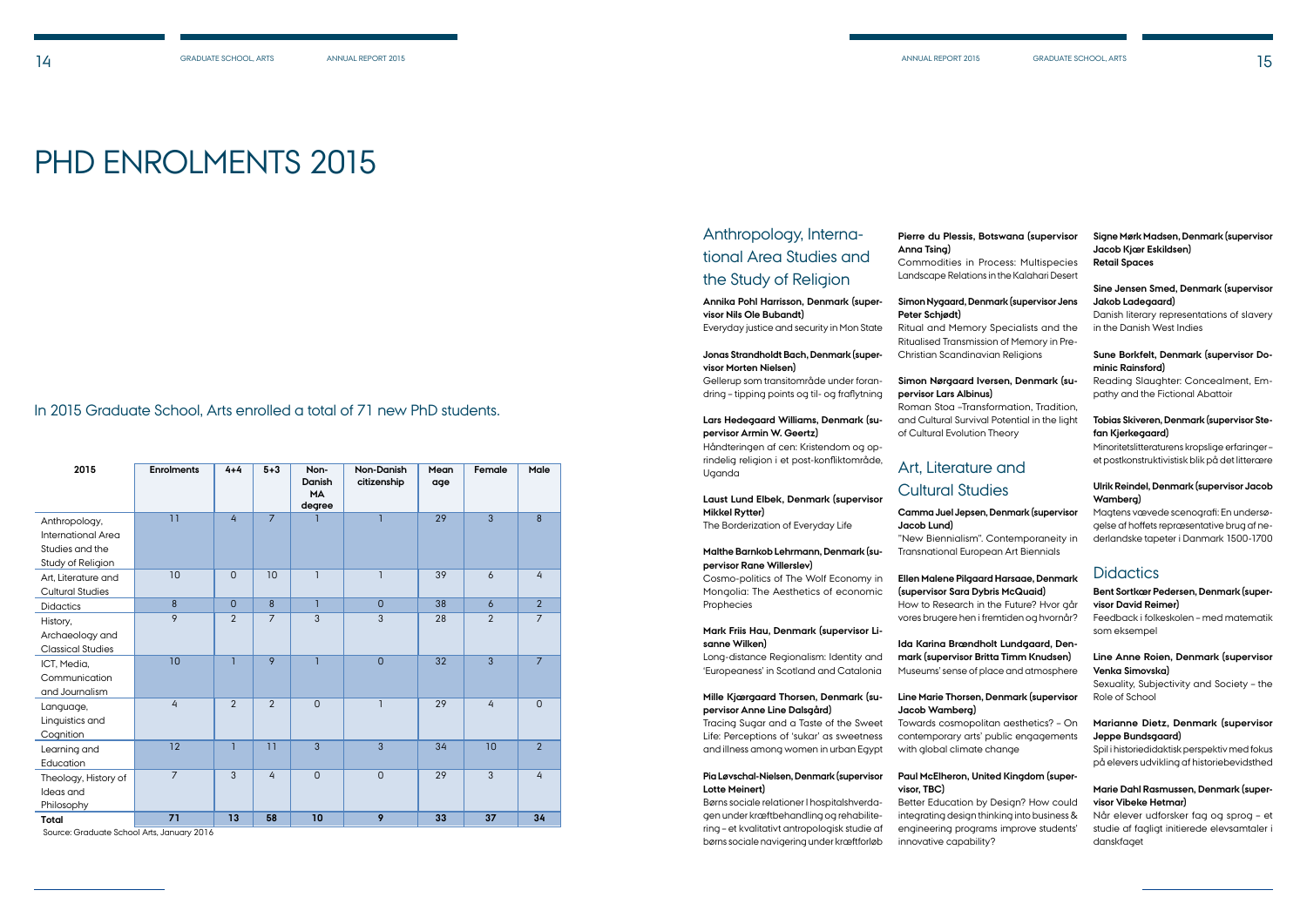**Merete Storgaard Jensen, Denmark (supervisor Jens Rasmussen)**

Skoleledelse af højtpræsterende skoler i et internationalt perspektiv

#### **Niels Bech Lukassen, Denmark (supervisor Jens Rasmussen)**

Undervisningskommunikation og iagttagelse af feedbackkommunikation – et elevperspektiv

#### **Pernille Bødtker Sunde, Denmark (supervisor Lisser Rye Ejersbo)**

Evaluering i praksis – en undersøgelse af læreres viden om elevernes matematikkundskaber

**Pernille Damm Mønsted Pjedsted, Denmark (supervisor Anna K. Skyggebjerg)** Didaktisk design i dansk – tilrettelæggelse af undervisningen, så faget understøttes af "den åbne skole" – herunder forholdet mellem læringsmålstyret undervisning og indholdsstyret undervisning

### History, Archaeology and Classical Studies

**Alex Hunter Peterson, United States (supervisor Rubina Raja)** Ceramics in Context Project

### **Kasper Ørum Køhler Simonsen, Denmark (supervisor Marianne Pade)**

The language of politics in translation

#### **Mathias Paul Bjørnevad Jensen, Denmark (supervisor Felix Riede)**

Ritualising the everyday and extraordinary in the Northern European Mesolithic – a comparative diachronic approach

#### **Mikkel Høghøj, Denmark (supervisor Niels Wium Olesen)**

Da Aarhus blev moderne – Boligspørgsmålets betydning for udformningen og transformation af det moderne Aarhus 1900-1970

#### **Neeke Mineke Hammers, Netherlands (supervisor Bjørn Poulsen)**

Trade, connections and urban development: An archaeobotanical approach to the study of north European cities in medieval and historical times

#### **Peter Jensen, Denmark (supervisor Mads Kähler Holst)**

An Archaeological Data Model for Complex Spatial Data

#### **Simon Rastén, Denmark (supervisor Niels Brimnes)**

Den koloniale by. Social interaktion og magtrelationer i Serampore 1755-1845

### **Steffen Lind Christensen, Denmark (supervisor Karen Gram-Skjoldager)**

Identiteter i krig – Krigserfaring under 1. Verdenskrig som identitetsforandrende proces

#### **Tara Copplestone, United Kingdom (supervisor Andres Dobat)** Playing with the Past

ICT, Media,

### Communication and

### Journalism

**Flemming Binderup Gammelgaard, Denmark (supervisor Claus Bossen)** Crowdsourcing for Higher Quality Outputs

#### **Lasse Blond Larsen, Denmark (supervisor Finn Olesen)**

Rejsende teknologier og deres kulturelle bagage – en undersøgelse af sociale robotters integration i den danske sundhedsog omsorgssektor

**Lasse Steenbock Vestergaard, Denmark (supervisor Martin Brynskov)** Tools for makers

**Marie Louise Juul Søndergaard, Denmark (supervisor Lone Koefoed Hansen)** Kritisk design og den post-digitale krop

#### **Mette Nørgaard Terkildsen, Denmark (supervisor Lone Koefoed Hansen)**

The Future and Possibility of fit and sizing systems in Contemporary Fashion

#### **Nanna Inie, Denmark (supervisor Peter Dalsgaard)**

Emergence of design ideas: Temporality as a condition for creativity

#### **Christian Houth Vrangbæk, Denmark (supervisor Anders-Christian Lund Jacobsen)** Det nye menneske – Erasmus af Rotterdams antropologi i lyset af hans reception af **Origenes**

### **Peter Lau Torst Nielsen, Denmark (supervisor Martin Brynskov)**

Participationsbegrebet i designprocessen

#### **Søren Rasmussen, Denmark (supervisor Bodil Marie Stavning Thomsen)**

Affective and creative archives in interaction design

#### **Thomas Hvid Spangsberg, Denmark (supervisor Martin Brynskov)**

Computational thinking: A new didactical approach for teaching introductory programming within humanities

#### **Troels Østergaard, Denmark (supervisor Unni From)**

Music Journalism in the Era of the Second Digital Revolution

Hiernen som objekt – en idéhistorisk analyse af den videnskabelige, kulturelle og etiske betydning af hjernens ontologiske status med hjernesamlingen på Psykiatrisk Hospital Risskov som case

### Language, Linguistics and Cognition

**Hanne Wacher Kjærgaard, Denmark (supervisor Susana Silvia Fernández)** Skriftlig, interaktiv, it-medieret feedback i engelskundervisningen i udskolingen – et interventionsforskningsprojekt

#### **Katrine Rosendal Carstensen, Denmark (supervisor Sten Vikner)** Who took my hat? The issue of Danish pos-

sessive reflexives

#### **Lene Louise Lauridsen, Denmark (supervisor William McGregor)**

The Paradoxical Readers: Enjoyment of aesthetic reading despite of dyslexia and poor word-reading skills

#### **Marlene Staib, Germany (supervisor Mikkel Wallentin)**

Anxiety as a differentiating factor in language acquisition

### Learning and Education

#### **Anne Jørgensen, Denmark (supervisor Laura Gilliam)**

Inkluderende skole-hjemsamarbejde med forældre med lav uddannelseskapital som katalysator for bedre fagligt udbytte i folkeskolen

#### **Ashika Niraula, Nepal (supervisor Karen Valentin)**

Exploring the relationship between education and mobility in a world of qualifications: A study of highly skilled immigrants in the Danish Green Card Scheme

#### **Bjarke Lindsø Andersen, Denmark (supervisor Cathrine Hasse)**

Rekonfiguration af underviseren: Når anerkendelse går gennem teknologi i Massive Open Online Courses

#### **Cristina Gulløv, Romania (supervisor Lotte Hedegaard)**

Pædagogen i folkeskolen

#### **Dorethe Bjergkilde, Denmark (supervisor Dorthe Staunæs)**

Ledelse og organisering af fagteam og faglige vejledere

**Lise Ulrik Andreasen, Denmark (supervisor Laura Gilliam)** Menstruerende subjekter, kropskendskab og hverdagsliv

**Lærke Testmann, Denmark (supervisor Dorte Kousholt)** Børns fællesskaber i skolelivet

**Martabolette Marthina Stecher, Denmark (supervisor Ida Krøgholt)** Employability: Hvordan skaber studerende og dimittender på videregående uddannelser deres beskæftigelsesmæssige råderum?

#### **Naja Dahlstrup Mogensen, Denmark (supervisor Lars Holm)** Når sprog skaber steder – et etnografisk baseret hverdagslivsstudie af unges sprog som lokal social praksis

#### **Nina Berg Gøttsche, Denmark (supervisor**

**Susan Tetler)**

### Eksplicit litteraturundervisning i et inkluderende perspektiv

**Ruonan Liu, China (supervisor Kirsten Hyldgaard)** The Corporeality of Trauma

**Ulla Nørtoft Thomsen, Denmark (supervi-**

### **sor Thomas Aastrup Rømer)** En analyse af dansk integrationspædagogik

# Theology, History of Ideas and Philosophy

**Bodil Elisabeth Lodberg, Denmark (supervisor Liselotte Malmgarth)** Hus og hjem i protestantismen og det danske velfærdssamfund

#### **Jacob Jensen, Denmark (supervisor Mikkel Thorup)**

Ludwig von Mises and the Return of Free-Market Thought in Europe and the United States, 1900-1970

#### **Kristian Frausing Hansen, Denmark (supervisor Karen Pallesgaard Munk)**

Enlige, gamle mænd: Hverdagsliv, maskulinitet og livskvalitet

### **Lisbeth Aaskov Falch, Denmark (supervisor Karen Pallesgaard Munk)**

Det er ikke vores patient!

#### **Louise Heldgaard Bylund, Denmark (supervisor Kaper Bro Larsen)**

Teologi og antropologi i nutidige danske børnebibler

#### **Thomas Stavning Erslev, Denmark (supervisor Casper Andersen)**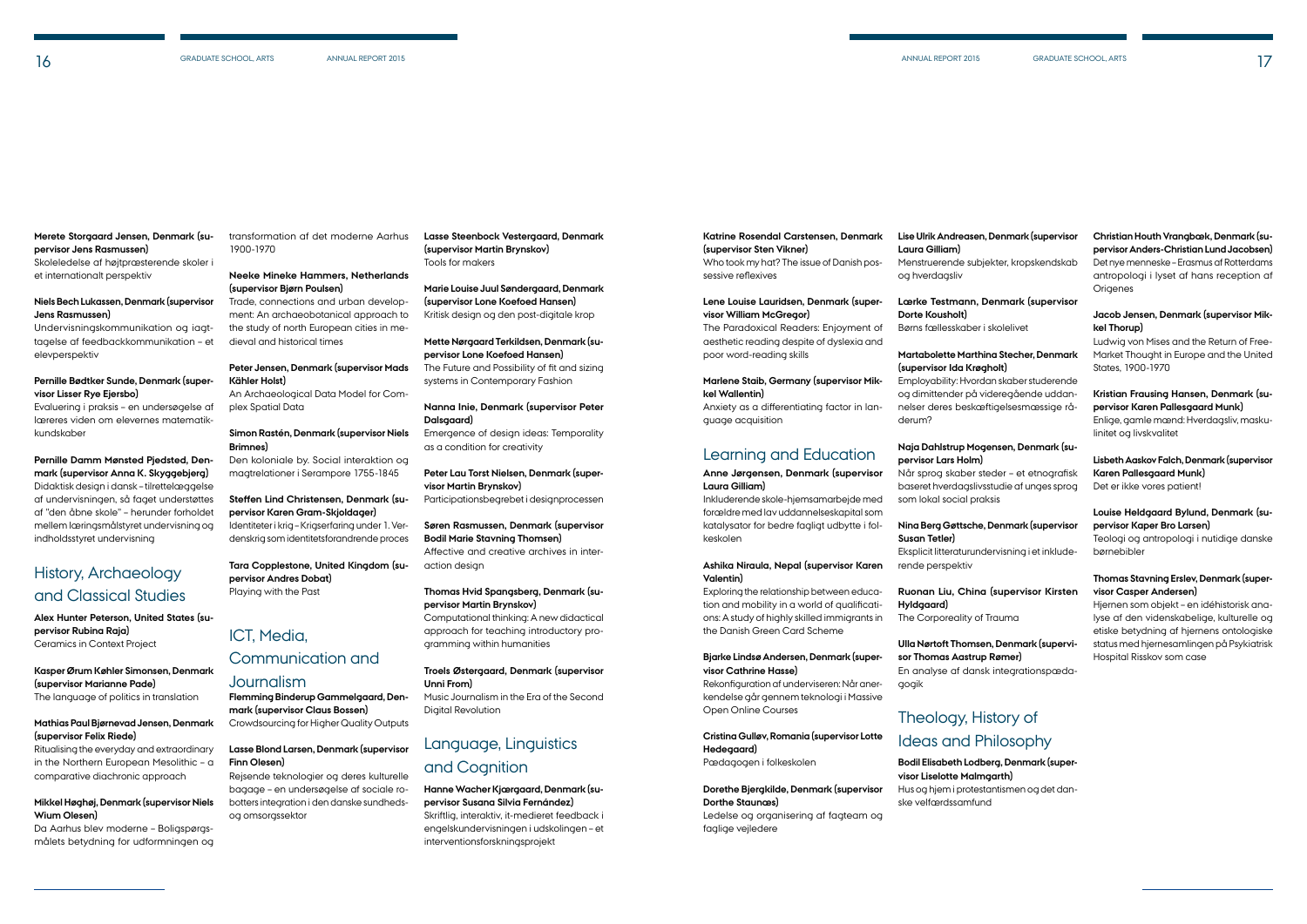

### In 2015 Graduate School, Arts awarded the PhD degree to 52 graduates.

| 2015                                                                        | <b>Graduates</b> | $4 + 4$        | $5 + 3$        | Non-<br>Danish<br><b>MA</b><br>degree | Non-Danish<br>citizenship | Mean<br>age | Female         | Male           |
|-----------------------------------------------------------------------------|------------------|----------------|----------------|---------------------------------------|---------------------------|-------------|----------------|----------------|
| Anthropology,<br>International Area<br>Studies and the<br>Study of Religion | $\overline{7}$   | 5              | $\overline{2}$ | $\Omega$                              | $\overline{0}$            | 32          | 5              | $\overline{2}$ |
| Art, Literature and<br><b>Cultural Studies</b>                              | $\overline{7}$   | 5              | $\overline{2}$ | $\Omega$                              | $\overline{0}$            | 33          | $\mathfrak{S}$ | $\overline{4}$ |
| <b>Didactics</b>                                                            | $\overline{8}$   | $\overline{0}$ | 8              | $\overline{2}$                        |                           | 46          | $\overline{7}$ | $\mathbf{I}$   |
| History,<br>Archaeology and<br><b>Classical Studies</b>                     | 5                | 5              | $\overline{0}$ | $\overline{0}$                        | $\overline{0}$            | 30          | $\overline{2}$ | $\overline{3}$ |
| ICT, Media,<br>Communication<br>and Journalism                              | 6                | $\overline{2}$ | $\overline{4}$ | $\mathbf{I}$                          | 1                         | 34          | $\overline{2}$ | $\overline{4}$ |
| Language,<br>Linguistics and<br>Cognition                                   | 3                | $\overline{2}$ | $\overline{1}$ | $\mathbf{1}$                          | T                         | 32          | 2              | $\overline{1}$ |
| Learning and<br>Education                                                   | 11               | $\overline{0}$ | 11             | $\overline{0}$                        | $\overline{0}$            | 41          | 11             | $\overline{0}$ |
| Theology, History<br>of Ideas and<br>Philosophy                             | 5                | $\mathcal{P}$  | 3              | $\Omega$                              | $\Omega$                  | 30          | $\overline{4}$ | $\mathbf{1}$   |
| <b>Total</b>                                                                | 52               | 21             | 31             | 4                                     | $\overline{3}$            | 35          | 36             | 16             |

Source: Graduate School Arts, January 2016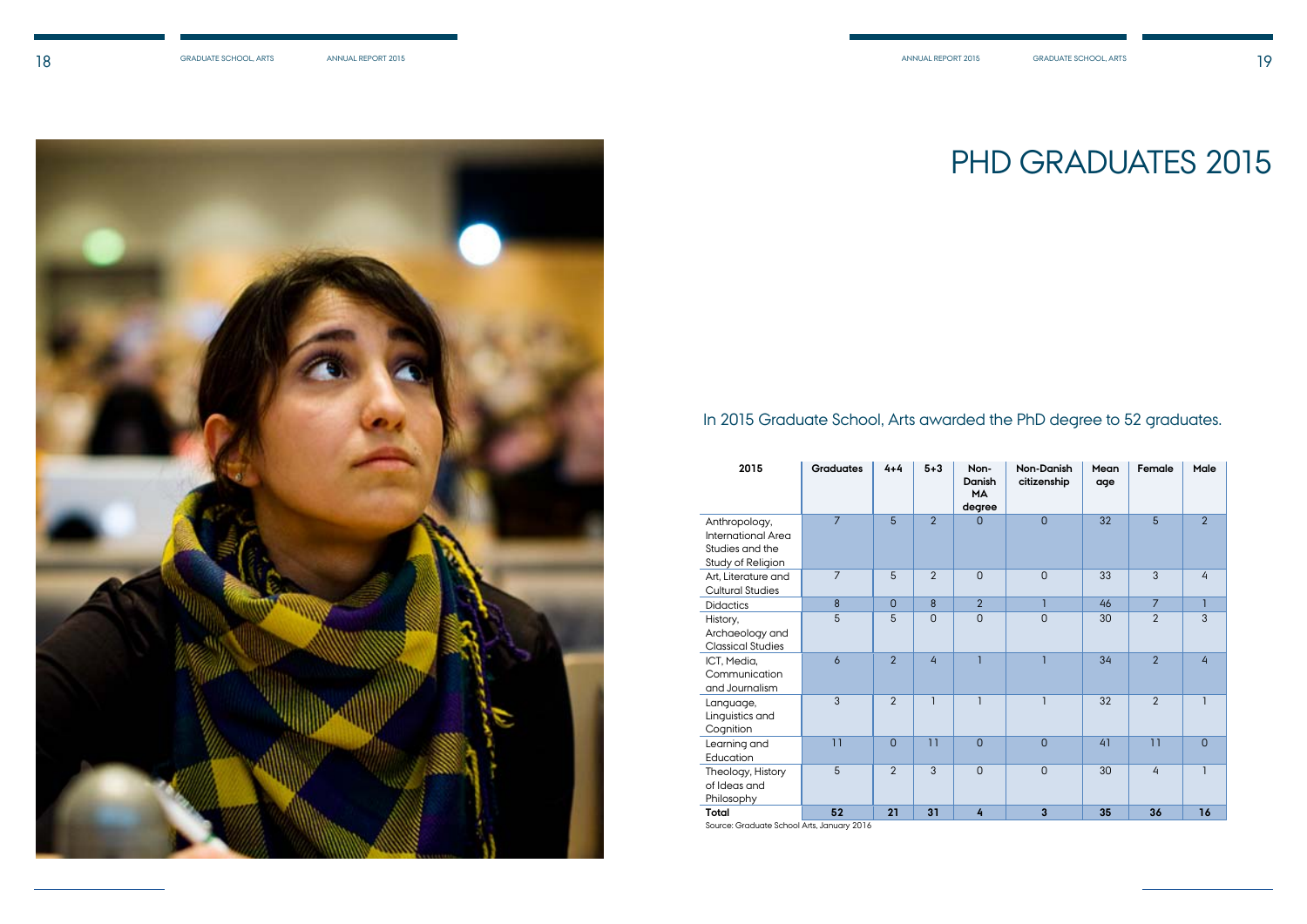



## Anthropology, International Area Studies and the Study of Religion

#### **Bjarne Wernicke Olesen, Denmark (supervisor Marianne Qvortrup Fibiger)**

Śāktismen - et bidrag til den religionsvidenskabelige og indologiske modellering af en indisk tradition - Mapping a Tradition: Conceptual Modeling in the study of Hindu 'Śāktism' from the Perspective of the Study of Religion and Classical Indology

#### **Claire Elisabeth Dungey, Denmark (supervisor Lotte Meinert)**

Shades of Friendship. Schooling and Morality among Ugandan youth

#### **Janne Maria Solgaard Jensen, Denmark (supervisor Adrian Charles Favell)**

Making Cosmopolitans: Europe between the Local, the National, and the Global in Young Danes' Everyday Worldviews

### **Jaana Carolina Sanchez Boe, Denmark (supervisor Martijn van Beek)**

The Undeported / Les Non-Expulsés - Foreign-Nationals Caught Between Criminal Justice and Immigration Enforcement in France and the US

#### **Kathrin Houmøller, Denmark (supervisor Lotte Meinert)**

Ambiguous Intimacy: Aids medicine and the everyday in Khayelitsha, South Africa

#### **Laura Møller Dombernowsky, Denmark (supervisor Stig Bjarka Thøgersen)**

Becoming Professional: Competing Values and Standards of Chinese Journalism

#### **Søren Sindberg Jensen, Denmark (supervisor Jakob Engberg)**

Shaping communal identities in the early Abbāsid world - New perspectives on the Arabic apologetic writings of Theodore Abū Qurra and H abīb ibn idma Abū Rā it a at-Takrītī

## Art, Literature and Cultural Studies

**Anne Sophie Haahr Refskou, Denmark (supervisor Dominic Michael Rainsford)** Touching Experiences: Compassion and Early Modern English Drama

**Jakob Schweppenhüaser Bech-Hansen, Denmark (supervisor Henrik Skov Nielsen)** Mere Lyd! - ny dansk lydlig lyrik

**Jonas Ross Kjærgård, Denmark (supervisor Karen-Margrethe Lindskov Simonsen)** The Happiness of All. Balancing Money and Morals in French Revolutionary Human Rights Discourse

#### **Lise Dilling-Hansen, Denmark (supervisor Britta Timm Knudsen)**

My Artpop could mean anything - an investigation of the gender and body performances of Lady Gaga and of the negotiation practices and affective responses of the Gaga fans

**Miriam Vestergaard Kobbersmed, Denmark (supervisor Merete Birkelund)** Mod en litterær oversættelseskritik

**Niels Trusbak Haumann, Denmark (supervisor Charlotte Rørdam Larsen)** Brain Adaptation to Music of Different Cultures: Musicological and Neuropsychological Studies on Music Enculturation

#### **Peter Ole Pedersen, Denmark (supervisor Lars Kiel Bertelsen)**

A Pixelated Reality - Documentary Net-Distribution, Popular Culture and the Avant-Garde

### **Didactics**

#### **Bettina Buch, Denmark (supervisor Vibeke Hetmar)**

Tekster og genrer på erhvervsuddannelserne - med særligt henblik på overgangen fra grundskole til erhvervsuddannelse

#### **Hanne Balsby Thingholm, Denmark (supervisor Jens Rasmussen)**

Didaktiske læremidler som kobling mellem teori og praksis i læreruddannelsen

#### **Jan Jaap Rothuizen, Denmark (supervisor Thomas Aastrup Rømer)**

På sporet af pædagogisk faglighed: Pædagoguddannelsens deltagelse i det pædagogiske projekt

**Lea Lund Larsen, Denmark (supervisor Bjarne Wahlgren og Lotte Rahbek Schou)** Lærerens verden: Almendidaktiske refleksioner over klasserumserfaringer

#### **Line Møller Daugaard, Denmark (supervisor Helle Pia Laursen)**

Sproglig praksis i og omkring modersmålsundervisning: En lingvistisk etnografisk undersøgelse

**Merete Cornet Sørensen, Denmark (supervisor Mads Haugsted)** Drama, æstetisk læring og udvikling af dramatisk legekompetence i børnehaven

**Nanna Jordt Jørgensen, Denmark (supervisor Monica Carlsson)** From Herders to Hustlers - Young people's engagements with sand, sustainability and education in Northern Kenya

#### **Randi Margrethe Eidsaa, Norway (supervisor, TBC)**

Hvem skaper musikken? En studie av musikalsk skapende partnerskapsprosjekter i skolen ut fra et estetisk og didaktisk perspektiv

# History, Archaeology and Classical Studies

# **Mette Løvschal, Denmark (supervisor Mads**

**Kähler Holst)** Lines in the landscape, boundries of the mind - The emergence of landscape and settlement boundaries in north-western Europe in the first millennium BC

**Michael Kræmmer, Denmark (supervisor, TBC)**

Højmiddelalderens jordmål og betalings-

mål

#### **Morten Larsen, Denmark (supervisor Hans Krongaard Kristensen)** Klosterkultur mellem ideal og realitet. Arkæologiske studier af Danmarks middelalderlige tiggerklostre

**Peter Moe Astrup, Denmark (supervisor Jens-Bjørn Riis Andresen)** Sea-level Changes in Mesolithic Southern Scandinavia: Long- and Short-term Effects on Society and the Environment

#### **Sine Grove Saxkjær, Denmark (supervisor Vinni Nørskov)**

Markers of Ethnicity in the Archaeological Record - The Emergence of Indigenous Ethnic and Cultural Identities in Southern Italy (8th - 6th centuries BC)

### ICT, Media, Communication and Journalism

#### **Andrew Prior, United Kingdom (supervisor Geoff Cox)**

Mediality is Noise - The onto-epistemology of noise, media archeology and post-digital aesthetics

#### **Ask Risom Bøge, Denmark (supervisor Peter Lauritsen)**

Overvågningens DNA. En aktør-netværkteoretisk undersøgelse af DNA i dansk politiarbejde

#### **Ditte Amund Basballe, Denmark (supervisor Kim Halskov)**

The Site as a Resource in Interaction Design

#### **Janne Nielsen, Denmark (supervisor Niels Brügger)**

DR's undervisning på tværs af medier: En historisk undersøgelse af mediesamspil

#### **Kasper Hedegård Schiølin, Denmark (supervisor Finn Holger Olesen)**

Teknologipessimisme. Træk af slægtskabet mellem den klassiske teknologifilosofi og den pessimistiske viljesmetafysik: Schopenhauer, Nietzsche, Jünger og Heidegger

#### **Morten Bonde Ubbesen, Denmark (supervisor Peter Lauritsen)**

Infrastrukturel Accountability - Et ANTstudie af udarbejdelsen, rapporteringen og kontrollen af Danmarks drivhusgasregnskab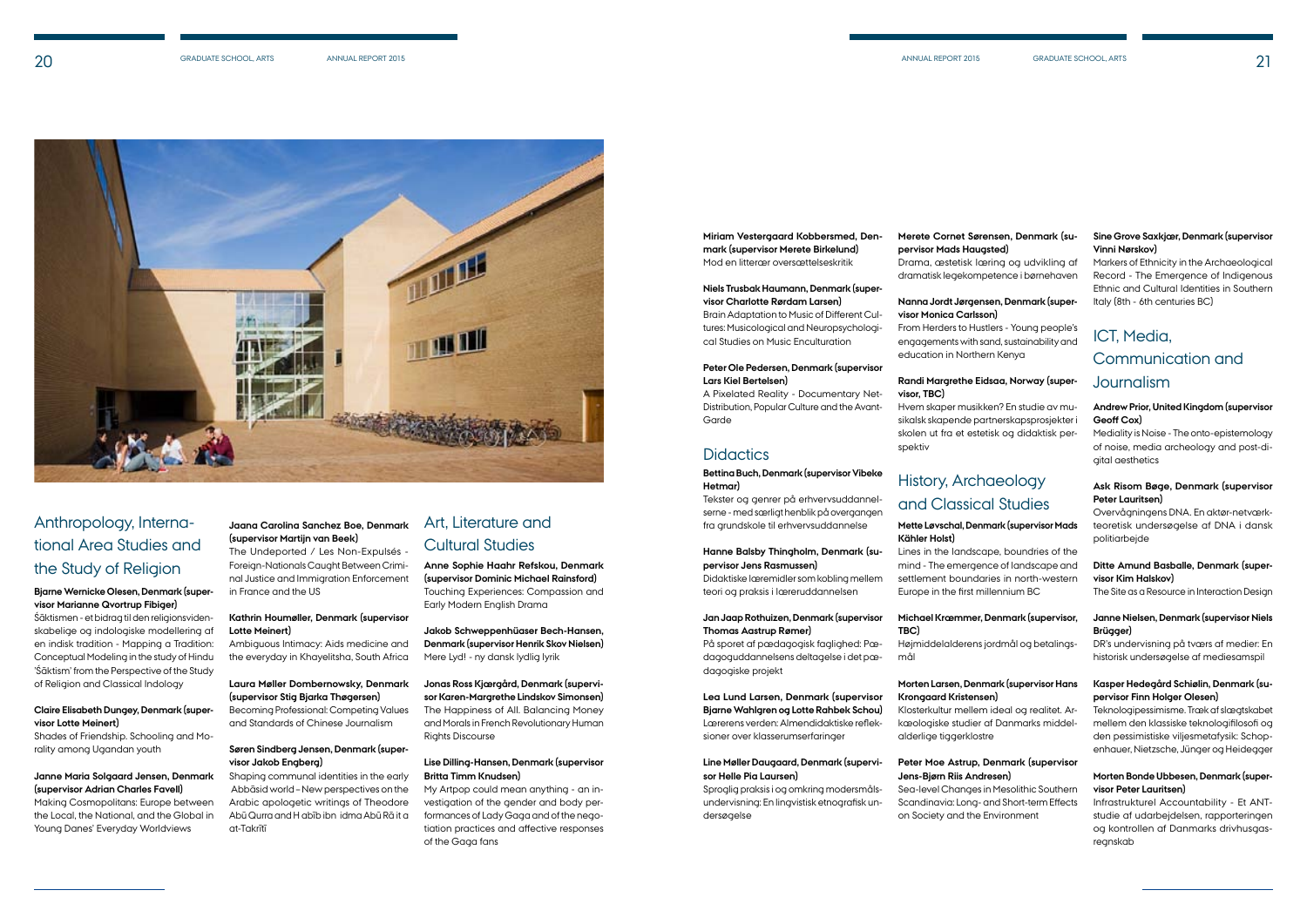| 2015                                                                        | Enrolled | $4 + 4$        | $5 + 3$        | Non-Danish<br>MA degree | Non-Danish<br>citizen-ship | Mean<br>age | Female     | Male           |
|-----------------------------------------------------------------------------|----------|----------------|----------------|-------------------------|----------------------------|-------------|------------|----------------|
| Anthropology,<br>International Area<br>Studies and the Study<br>of Religion | 41       | 17             | 24             | 9                       | 11                         | 31          | 25         | 16             |
| Art, Literature and<br><b>Cultural Studies</b>                              | 34       | 13             | 21             | $\overline{2}$          | 2                          | 31          | 22         | 12             |
| <b>Didactics</b>                                                            | 30       | $\Omega$       | 30             | 3                       | 3                          | 40          | 18         | 12             |
| History, Archaeology<br>and Classical Studies                               | 34       | 15             | 19             | $\overline{7}$          | $\overline{7}$             | 29          | 18         | 16             |
| ICT, Media,<br>Communication and<br>Journalism                              | 29       | $\overline{7}$ | 22             | $\overline{4}$          | 4                          | 32          | 13         | 16             |
| Language, Linguistics<br>and Cognition                                      | 12       | 5              | $\overline{7}$ | $\overline{1}$          | 3                          | 32          | 8          | $\overline{4}$ |
| Learning and<br>Education                                                   | 41       | $\overline{2}$ | 39             | $\overline{7}$          | $\overline{7}$             | 37          | 34         | $\overline{7}$ |
| Theology, History of<br>Ideas and Philosophy                                | 30       | 14             | 16             | $\overline{2}$          | $\mathfrak{S}$             | 32          | 16         | 14             |
| Total                                                                       | 251      | 73<br>29%      | 178<br>71%     | 35<br>14%               | 40<br>16%                  | 33          | 154<br>61% | 97<br>39%      |

Source: Graduate School, Arts, January 2016

# Language, Linguistics and Cognition

#### **Ana Kanareva Dimitrovska, Macedonia (supervisor Henning Nølke)**

La compétence de communication interculturelle à travers les échanges interculturels en ligne - Le cas d'étudiants danois et de locuteurs natif du français

#### **Andreas Højlund Nielsen, Denmark (supervisor William Bernard McGregor)**

"TA-DA!" Investigating phonological categories in brain and behavior - using EEG and MEG

#### **Kathrine Thisted Petersen, Denmark (supervisor Henrik Jørgensen)**

Udviklingen af inkorporation fra gammeldansk til moderne dansk - fra umarkerede kasusformer til markeret artikelløshed og enhedstryk

### Learning and Education

#### **Anne Kathrine Kamstrup, Denmark (supervisor Cathrine Hasse)**

Teori og praksis som fænomener - en empirisk analyse af hvordan teori og praksis bliver til på lærer- og diplomingeniøruddannelsen

#### **Ann-Thérése Arstorp, Denmark (supervisor Cathrine Hasse)**

Teknologi i læreruddannelsen - en forestillet eller en realiseret praksis? En virksomhedsteoretisk analyse af objekter, motiver og rettetheder på samfunds, institutions- og undervisningsniveau

#### **Gertrud Lynge Esbensen, Denmark (supervisor Cathrine Hasse)**

At lære teknologiforståelse gennem handlerækkefølger - en pædagogisk-antropologisk kulturanalyse af sygeplejerskestuderendes læreprocesser med teknologi i krydsgående figured worlds

### **Gitte Kaarina Jørgensen, Denmark (supervisor Pia Bramming)**

## **7 Graduate School, Arts, Numbers and Figures** Total number of enrolled PhD students by December 2015

Ingen andre har forstået os, har forstået, hvor vigtige vi er. En undersøgelse af sundhedsplejerskers faglige selvforståelser

#### **Helle Plauborg, Denmark (supervisor Dorte Marie Søndergaard)**

Intra-aktivitet af didaktik, faglighed og socialitet og udvikling af en tænkning om læring og didaktik - analyser af tre eksperimentelle casestudier

#### **Katja Brøgger Jensen, Denmark (supervisor Dorthe Staunæs)**

The Faceless Masters of Higher Education. Governing Through Standards: the Bologna Process and the New Realities of Higher Education

#### **Kirsten Margrethe Andersen, Denmark (supervisor Henrik Vase Frandsen)**

Sekularisering og religion: Et studie i fortællingens nøglerolle i folkeskolens religionsundervisning

#### **Laila Colding Lagermann, Denmark (supervisor Jette Kofoed)**

Unge i – eller ude af? – skolen. Marginaliseringsprocesser og overskridende forandringsbevægelser blandt udskolingselever med etnisk minoritetsbaggrund

#### **Lisbeth Hybholt, Denmark (supervisor Line Lerche Mørck)**

Patientuddannelse i hverdagsliv

#### **Maria-Christina Secher Schmidt, Denmark (supervisor Susan Tetler)**

Inklusionsbestræbelser i matematikundervisningen: En empirisk undersøgelse af matematiklæreres klasseledelse og elevers deltagelsesstrategier i folkeskolen

#### **Sofie Ørsted Sauzet, Denmark (supervisor Bente Elkjær)**

Versioner – diffrative analyser af tværprofessionalismens tilblivelse som fænomen i Professionshøjskolen

### Theology, History of Ideas and Philosophy

**Anna Julie Rasmussen, Denmark (supervisor Svend Andersen)** Nanoethics. An Interdisciplinary Study

## **Asger Bo Skjerning Steffensen, Denmark**

**(supervisor Asbjørn Steglich-Petersen)** Conceivability and the Epistemology of Modality

#### **Maria Louise Munkholt Christensen, Denmark (supervisor Anders-Christian Lund Jacobsen)**

Christian Prayer and Identity Formation. A Study of Four Ante-Nicene Treatises on Prayer

#### **Marie Louise Kaufmann Jensen, Denmark (supervisor Dorthe Jørgensen)**

Religionens æstetik - En artikulering af åbenheden i tro og religion

#### **Sara Kier Praëm, Denmark (supervisor Asbjørn Steglich-Petersen)**

Topics in the debates over Intuitions and Thought Experiments

# Graduate School, Arts, Numbers and Figures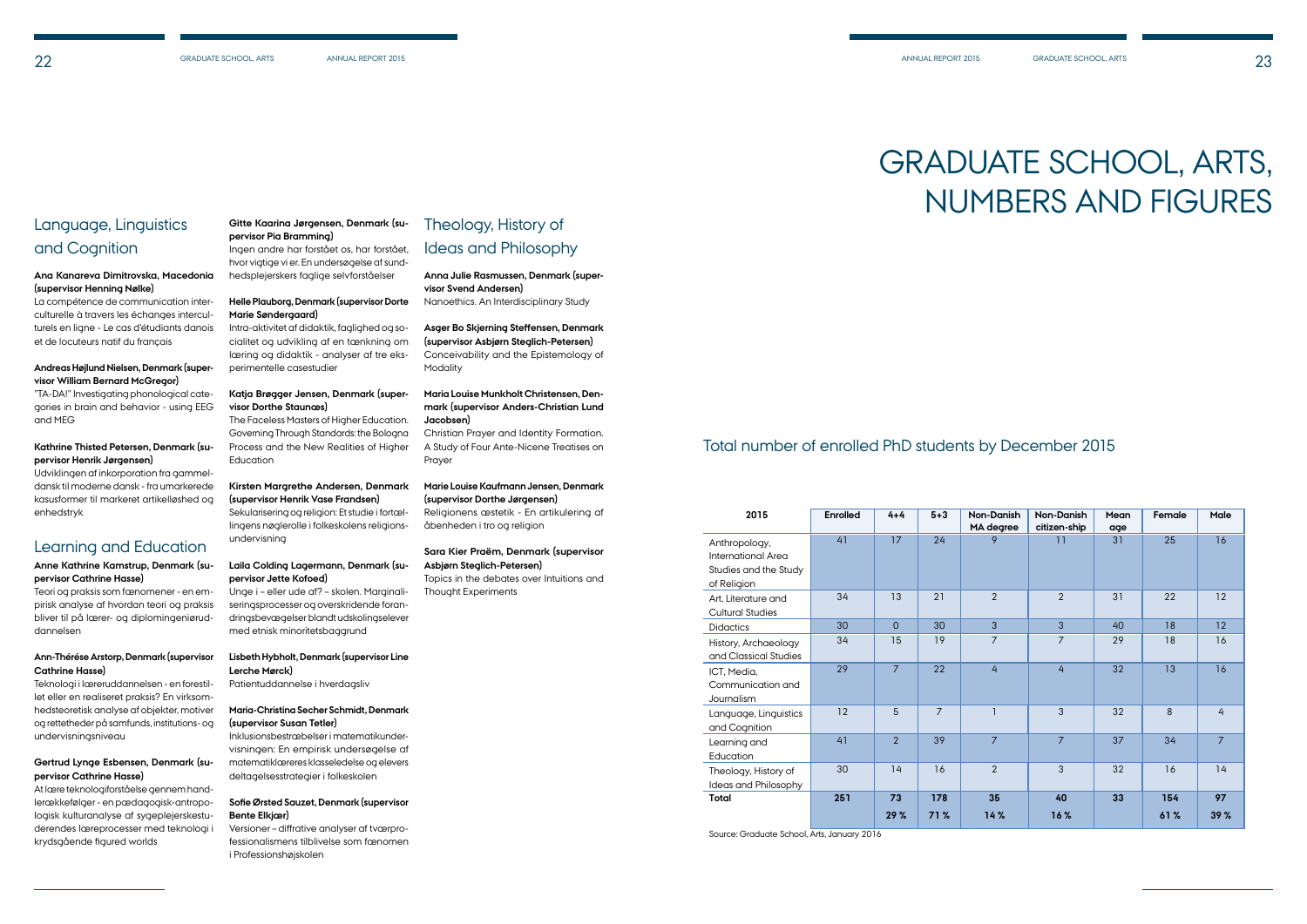### Enrolments and graduates, 2005-2015

### Enrolments divided into 5+3 and 4+4, 2005-2015

## Financing of the PhD students enrolled in 2011-2015 (head count)

Source: Graduate School, Arts, January 2016

Note: Prior to 2012 PhD students from the programmes based at the Department of Education (Didactics; Learning and Education) are not included.



## Origin of MA degree of the 5+3 enrolments, 2008-2015 **Origin of MA degree of the 5+3 enrolments 2008-2015**

Source: Graduate School, Arts, January 2016

Note: Prior to 2012 PhD students from the programmes based at the Department of Education (Didactics; Learning and Education) are not included.



Source: Graduate School, Arts, January 2016

Note: Prior to 2012 PhD students from the programmes based at the Department of Education (Didactics; Learning and Education) are not included.



Source: Graduate School, Arts, January 2016

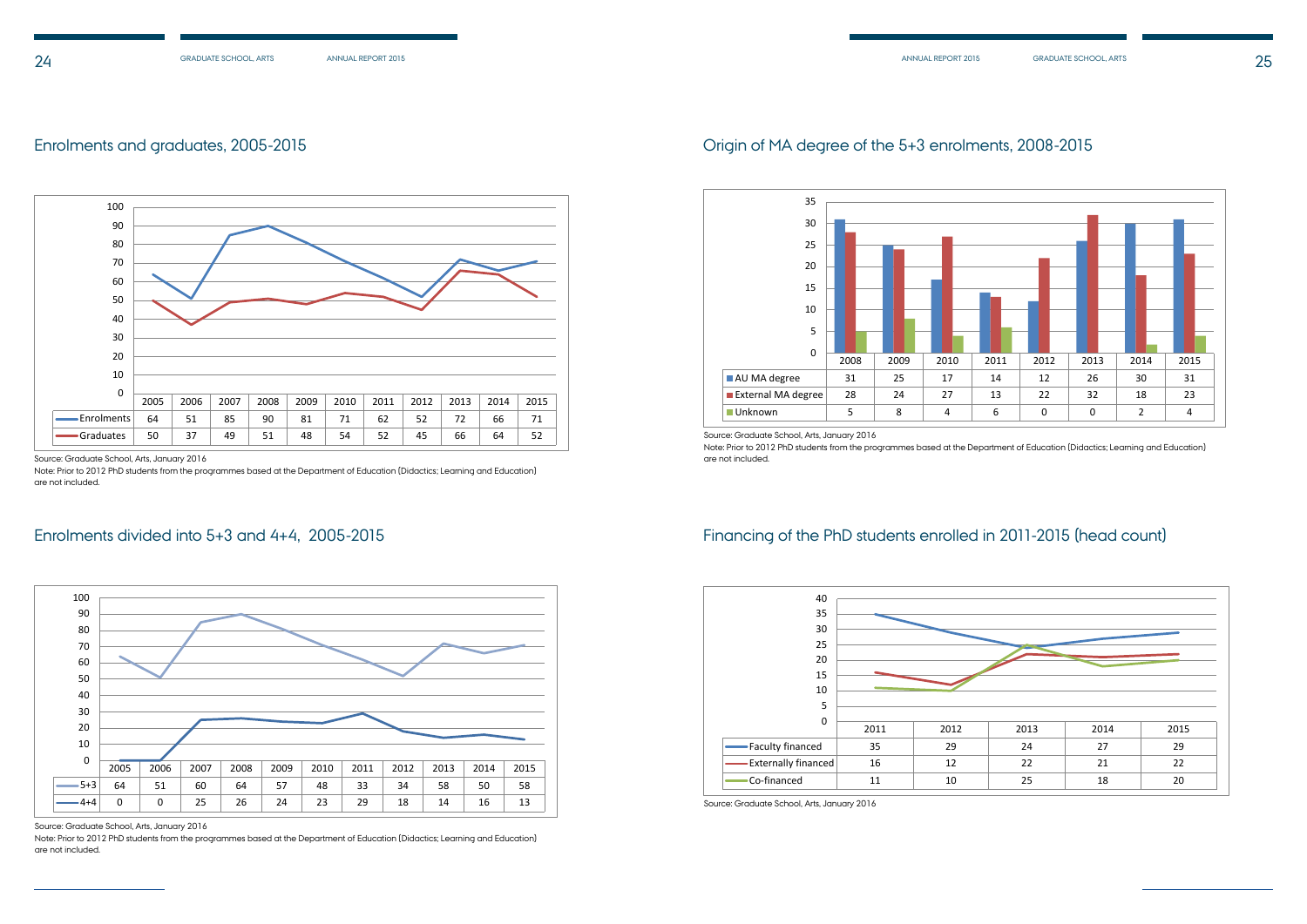# Contact information and where TO LEARN MORE

### Industrial PhD students, enrolments and graduates, 2005-2015

#### Graduate School, Arts webpage: [http://talent.au.dk/phd/arts/](http://talent.au.dk/phd/arts/ )

On the webpage you will be able to find detailed information about programmes, courses, application announcements, deadlines, rules and regulations.

Average completion time (effective study time) excludes leaves of absence and part A (MA credit) for 4+4 students Average completion time (effective study time) excludes leaves of absence and part A (MA credit)

Open calls for scholarships: [http://talent.au.dk/phd/arts/open-calls/](http://talent.au.dk/phd/arts/open-calls/  )  Anne Marie Pahuus, Head of Graduate School Email: [amp@au.dk](mailto:amp%40au.dk%20?subject=)  Tel: +45 23 28 78 96

Anna Louise Dolan Plaskett, Administrative PhD Team Leader Email: [plaskett@au.dk](mailto:plaskett%40au.dk%20?subject=)  Tel: +45 87 15 25 81

#### Completion time 2010-2015 **Graduate School, Arts, completion time 2010-2015** rapporten.

Source: Graduate School, Arts, January 2016

Note: Prior to 2012 PhD students from the programmes based at the Department of Education (Didactics; Learning and Education) are not included.

The figures exclude one student in 2010 who completed eight years after enrolment, and one student in 2013 who completed 11 years after enrolment.

Source: Graduate School, Arts, January 2016